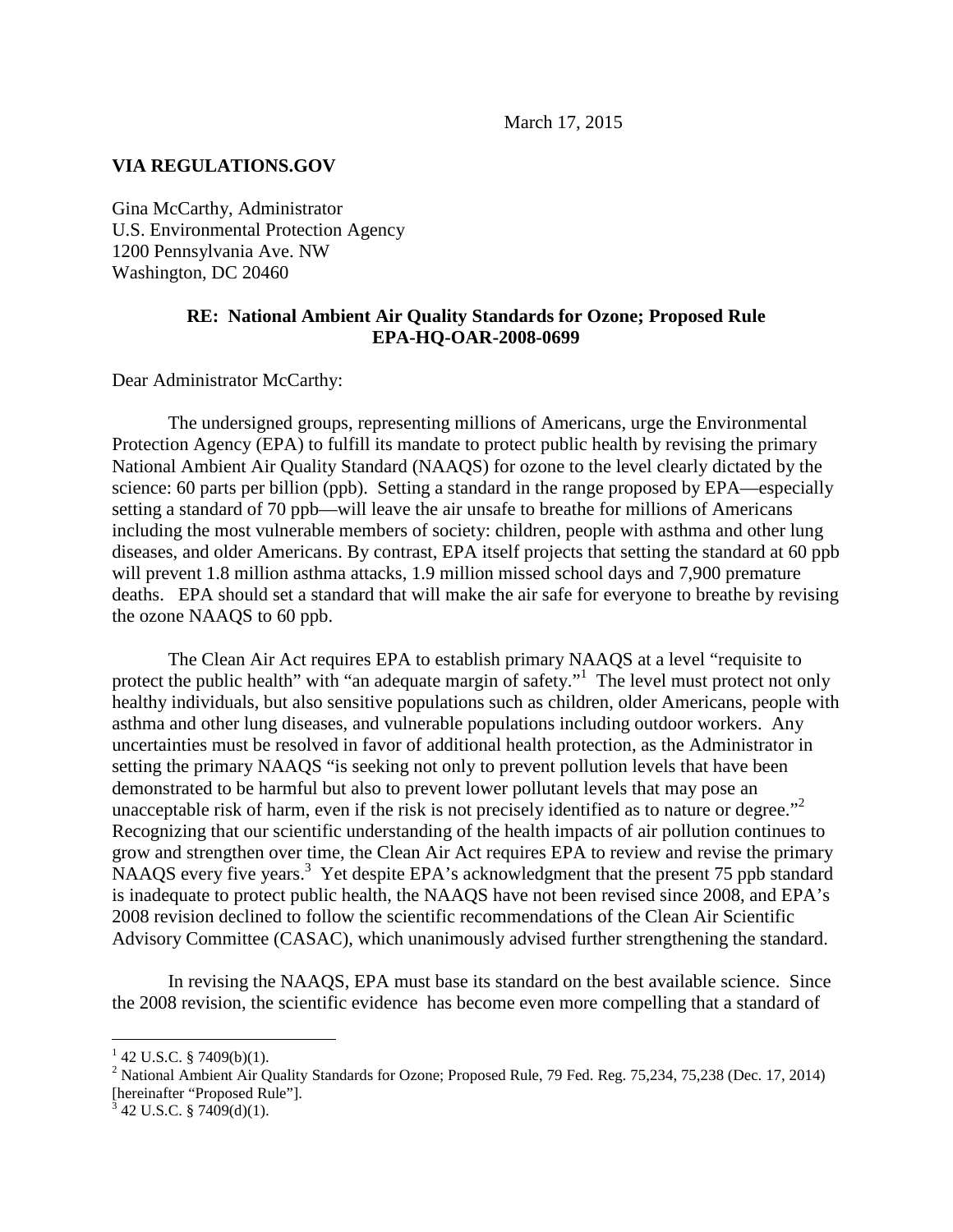Administrator McCarthy Page 2 of 6 March 17, 2015

60 ppb is required to protect public health with an adequate margin of safety. EPA's Integrated Science Assessment for its review of the standard includes1,000 new studies published since the previous review documenting the wide range of adverse health effects at levels down to at least 60 ppb. As CASAC confirmed in its most recent review, "there is a causal relationship between short-term ozone exposure and a broad range of respiratory effects, including lung function decrements, respiratory symptoms, inflammation, hospital admissions, and emergency department visits – all of which are observed below the level of the current ozone NAAQS."<sup>4</sup> Controlled human chamber studies have found statistically significant lung function decrements in healthy adults exposed to levels of 60 ppb for only 6.6 hours.<sup>5</sup> And epidemiological studies have demonstrated that increasing concentrations of ozone are associated with lung function decrements, increases in respiratory-related hospital admissions and emergency department visits; and increases in respiratory mortality at levels between 60 and 65 ppb.<sup>6</sup> Taken together, these and the thousands of other studies reviewed by EPA clearly demonstrate the need for a standard no higher than 60 ppb.

In setting the standard, EPA must protect the health of children, people with asthma and other lung diseases, older Americans and other sensitive and vulnerable populations. In particular, children are uniquely vulnerable to the adverse effects of ozone pollution. Due to ongoing lung growth and development, higher relative ventilation rates, and high levels of outdoor activity, children face extra health risks from ozone exposure. Moreover, children are more likely to be active outdoors through sports, school, and play,  $^7$  and children's outdoor activities increase their exposure to ozone pollution and, correspondingly, increase their risk of ozone-related health impacts.<sup>8</sup> EPA's Policy Assessment estimates that less than 1% of children would experience exposures of concern under a 60 ppb standard, and virtually no children would experience multiple such exposures.<sup>9</sup> By contrast, an unacceptable 3 to 10% of children would be subject to one or more exposures of concern under a proposed standard of 70 ppb.<sup>10</sup>

In addition to protecting children's health, EPA must be mindful in setting the new standard that the health burdens of ozone are not evenly distributed, and that poorer communities and communities of color bear a disproportionate share of the health burden of air pollution. As EPA has recognized, "[n]early 26 million Americans, including seven million children, are affected by asthma . . . . But when emergency room doors burst open for someone with an

 $\overline{a}$ 

<sup>&</sup>lt;sup>4</sup> Ltr. from Dr. H. Christopher Frey, Chair, CASAC, to Gina McCarthy, Administrator, EPA, EPA-CASAC-14-005, CASAC Review of the EPA's *Health Risk and Exposure Assessment for Ozone (Second External Review Draft – February, 2014)*, at 3 (July 1, 2014).

<sup>&</sup>lt;sup>5</sup> See, e.g., Kim et al (2011). Lung function and inflammatory responses in healthy young adults exposed to 0.06 ppm ozone for 6.6 hours. Am J Respir Crit Care Med 183: 1215-1221.

 $\delta$  See EPA, Integrated Science Assessment (2013) at 2-22 to 2-23.

<sup>&</sup>lt;sup>7</sup> Proposed Rule, 79 Fed. Reg. 75,267 ("It is generally recognized that children spend more time outdoors than adults, and, therefore, would be expected to have higher exposure to O<sub>3</sub> than adults."); *see also* EPA, Final Health Risk & Exposure Assessment, at 2-18 **(**Aug. 2014) **(**"Children generally spend more time in outdoor locations and also generally have higher activity levels in those environments.").

<sup>&</sup>lt;sup>8</sup> See Final Health Risk & Exposure Assessment at 5-11 ("Due to the increased amount of time spent outdoors" engaged in relatively high levels of physical activity (which increases intake), school-age children as a group are particularly at risk for experiencing  $O_3$ -related health effects.").

EPA, Final Policy Assessment at 4-28 (Aug. 2014).

<sup>&</sup>lt;sup>10</sup> *Id.* at 4-27 (based on data from EPA's urban case study).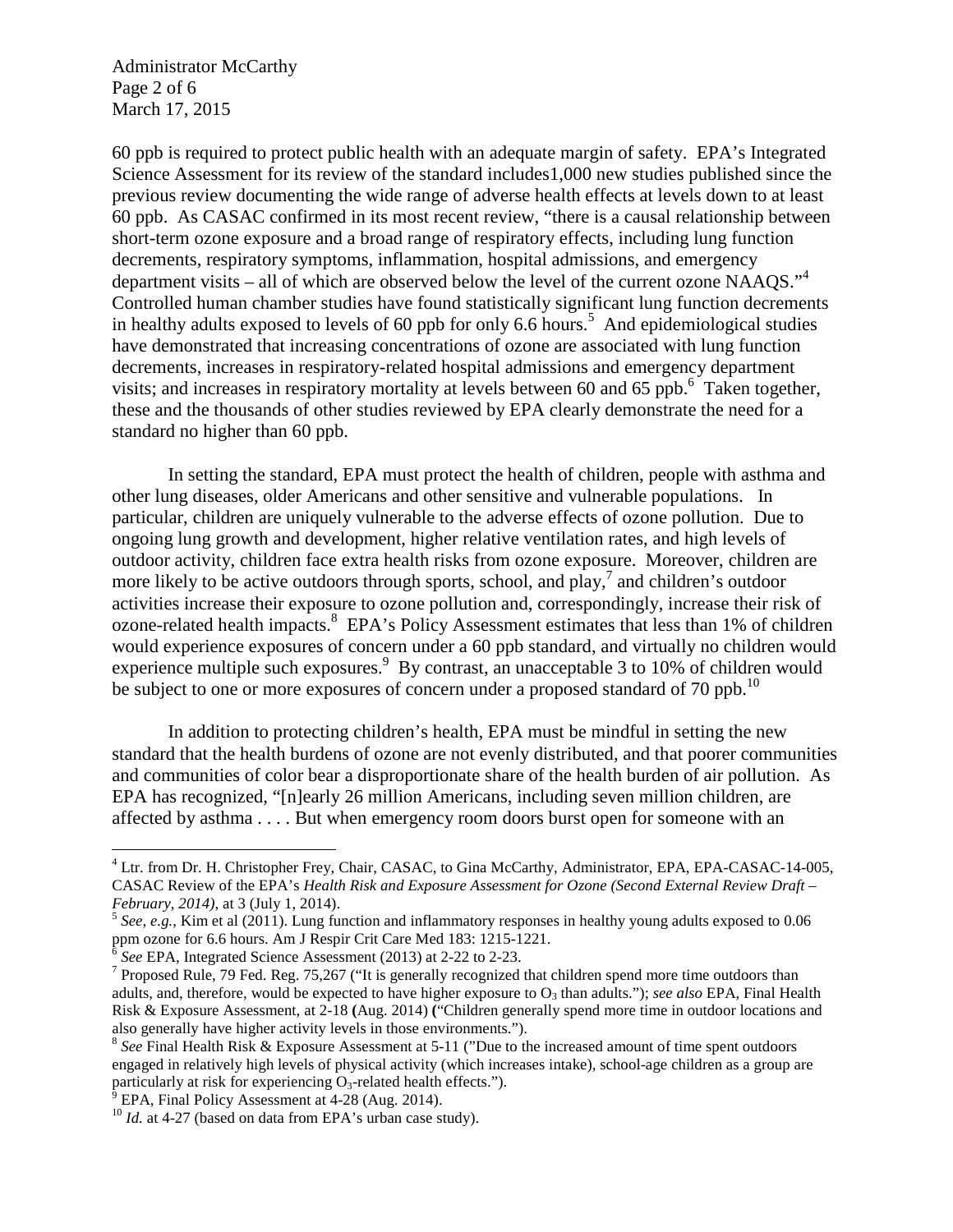Administrator McCarthy Page 3 of 6 March 17, 2015

asthma attack, chances are the patient will be a poor, minority child."<sup>11</sup> African-Americans are the group most heavily burdened by asthma in the United States, and Black non-Hispanic children are more than 60% more likely to experience asthma than White non-Hispanic children.<sup>12</sup> Racial disparities extend to emergency department visits and asthma-related hospitalizations.<sup>13</sup> The CDC reports that more than 1 in 4 Black adults cannot afford their asthma medication and Black Americans are 2 to 3 times more likely to die from asthma than any other racial or ethnic group.<sup>14</sup>

Ultimately, the support for a 60 ppb standard is overwhelming. Noting that "[c]hildren suffer a disproportionate burden of ozone-related health impacts due to critical developmental periods of lung growth in childhood and adolescence that can result in permanent disability," EPA's Children's Health Protection Advisory Committee "strongly re-affirm[ed] its "recommendation of 60 ppb based on the expanding scientific evidence base documenting adverse childhood health impacts in relation to ambient ozone exposure" and explained that "[t]he higher end of the range 60 ppb – 70 ppb, put forth by [CASAC] . . . will not be sufficient to protect children's health."<sup>15</sup> CASAC itself recognized the appropriateness of a 60 ppb standard, informing EPA that "the recommended lower bound of 60 ppb would certainly offer more public health protection than levels of 70 ppb or 65 ppb and would provide an adequate margin of safety,"<sup>16</sup> as required by the Clean Air Act. And the 60 ppb recommendation was widely supported by the medical and public health community. The American Thoracic Society recently reiterated its call for a 60 ppb standard—previously made in 2007 and in 2010—noting that "[w]hile the recommended standard edorsed by ATS has not changed during this time, the scientific evidence supporting this recommendation has significantly strengthened.<sup>17</sup> EPA should heed the advice of these medical and health experts by setting the primary ozone NAAQS at 60 ppb.

Thank you for your consideration of our comments.

Sincerely,

<sup>&</sup>lt;u>.</u> <sup>11</sup> http://epa.gov/sciencematters/oct2012/asthmagap.htm.

<sup>&</sup>lt;sup>12</sup> Centers for Disease Control and Protection, Asthma Surveillance Data,

http://www.cdc.gov/asthma/nhis/2013/table2-1.htm (Nationally, lifetime asthma prevalence for non-Hispanic Black children is 18.2% as compared to 11.3% for White non-Hispanic children).

<sup>&</sup>lt;sup>13</sup> See CDC, Asthma's Impact on the Nation: Data from the CDC National Asthma Control Program, at 3. <sup>14</sup> *Id.* at 4.

<sup>&</sup>lt;sup>15</sup> Letter from Sheela Sathyanarayana MD, MPH, Chair, Children's Health Protection Advisory Committee (CHPAC) to Christopher Frey PhD, Chair, US EPA Clean Air Scientific Advisory Committee, May 19, 2014.

<sup>&</sup>lt;sup>16</sup> Letter from Dr. H. Christopher Frey, Chair, CASAC, to Gina McCarthy, Administrator, EPA, EPA-CASAC-14-004, CASAC Review of the EPA's *Second Draft Policy Assessment for the Review of the Ozone National Ambient Air Quality Standards*, at ii (June 26, 2014).

 $17$  Rice MB, Guidotti TL, Cromar KR, on behalf of the ATS Environmental Health Policy Committee. Scientific Evidence Supports Stronger Limits on Ozone. Am J Crit Care Med. First published online 23 Dec 2014 as DOI: 10.1164/rccm.201411-1976ED.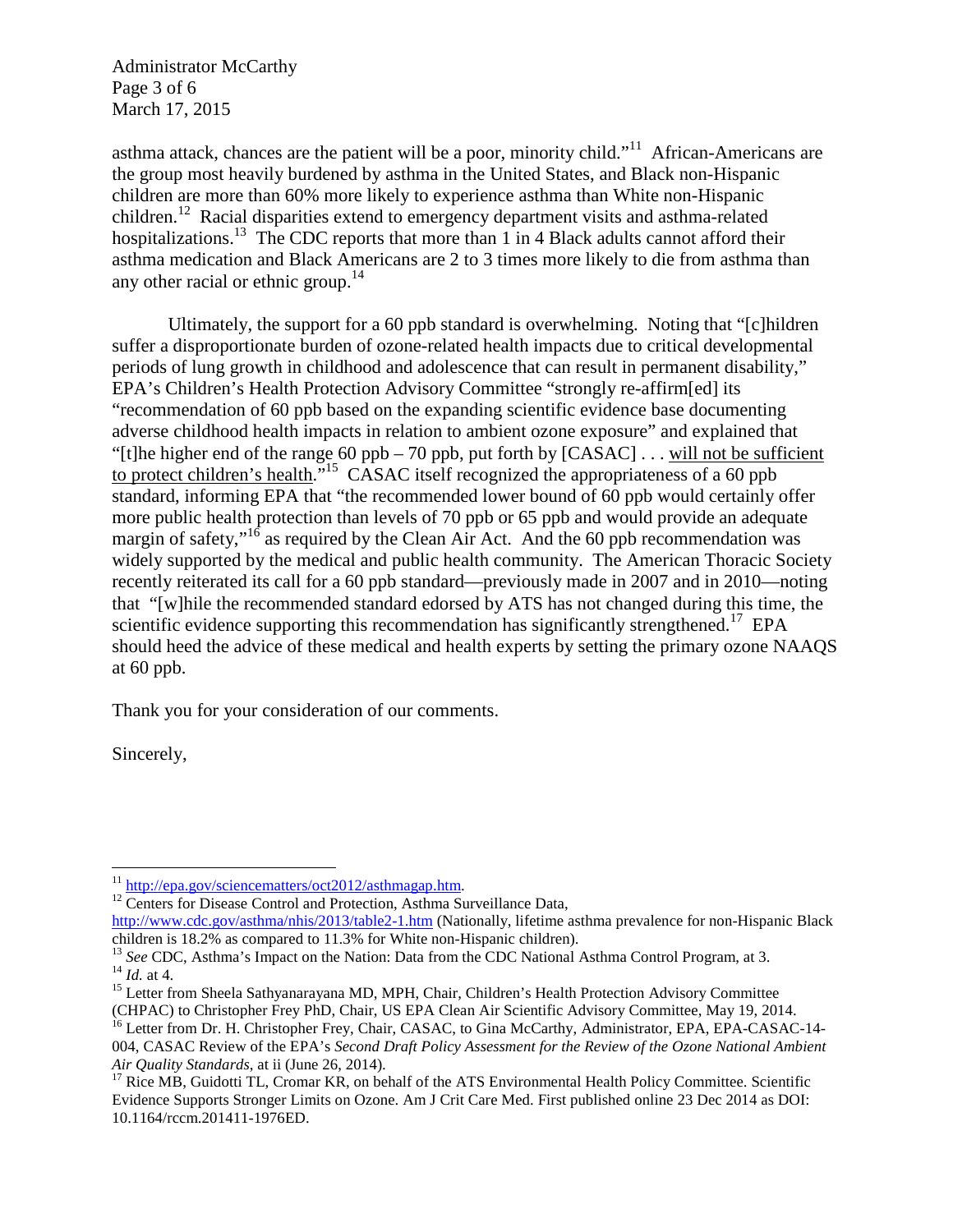Administrator McCarthy Page 4 of 6 March 17, 2015

- Air Alliance Houston
- American Nurses Association- RI
- Athens County Fracking Action Network
- Bridging the Gap
- California Communities Against Toxics
- Center for Biological Diversity
- Center for Effective Government
- Citizens Against Ruining the Environment
- Citizens Environmental Coalition
- Citizens for Pennsylvania's Future (PennFuture)
- Clean Air Carolina
- Clean Air Council
- Clean Air Watch
- Climate Parents
- Communities for Clean Air
- Community In-power and Development Association Inc
- DC Environmental Network
- Diesel Health Project
- Downwinders at Risk
- **Earthworks**
- Empire State Consumer Project, Inc.
- Environmental Defense Fund
- Environmental Law and Policy Center
- Environmental Social Work Department in the College of Social
- Work at the University of Tennessee
- Ethical Society of St. Louis
- Farmworker Association of Florida
- Green America
- GreenLaw
- Greenpeace
- HEAL Utah
- Improving Kids' Environment
- Institute of Neurotoxicology & Neurological Disorders
- Interfaith Power & Light
- Interfaith Power & Light DC, MD, NoVA
- Jesus People Against Pollution
- Jewish Environmental Initiative, a committee of the The Jewish Community Relations Council of St. Louis (JCRC) Ka Wai Ola O Waianae Labor Council for Latin American Advancement – Denver, CO Labor Council for Latin American Advancement- Connecticut Labor Council for Latin American Advancement –St. Paul, MN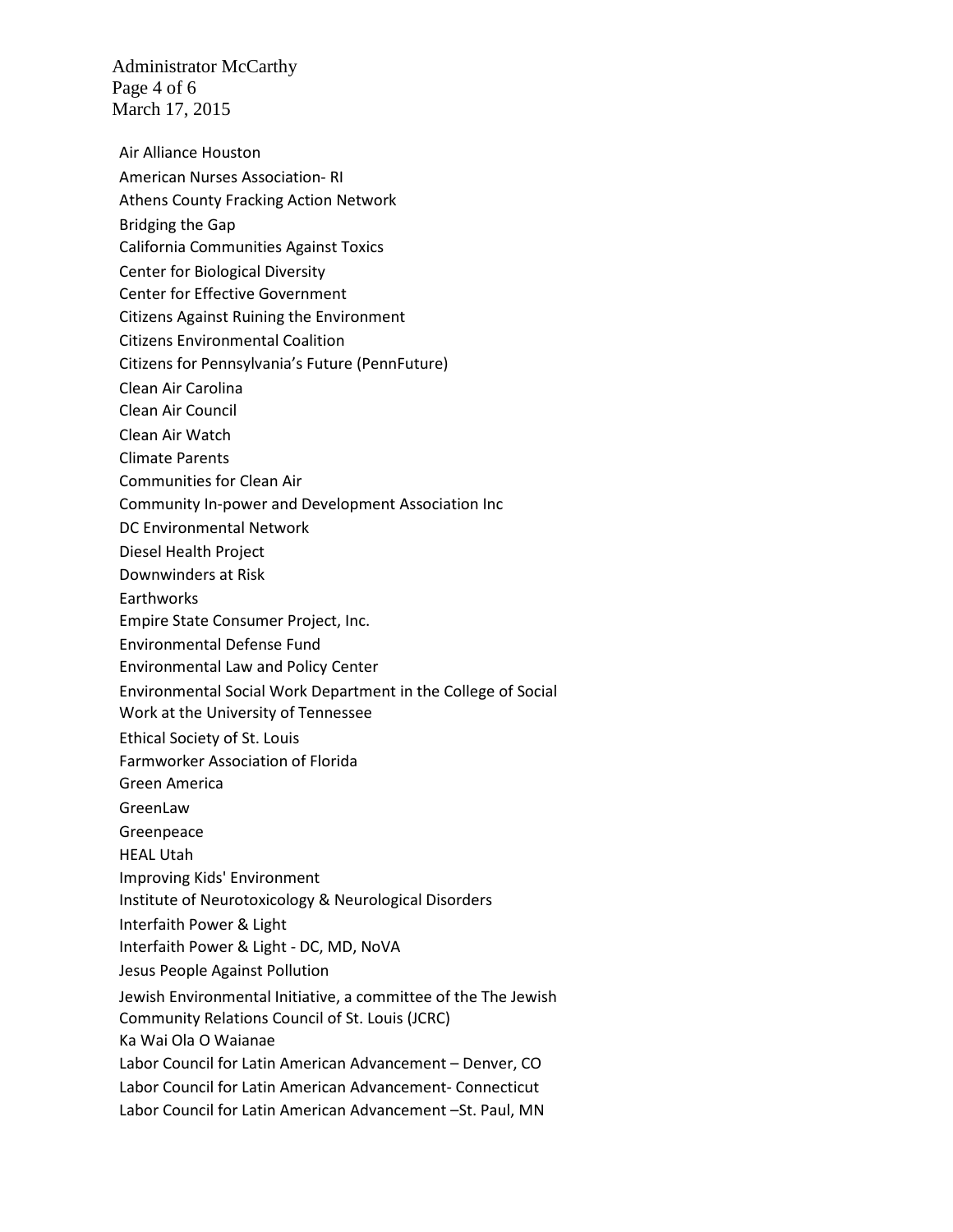Administrator McCarthy Page 5 of 6 March 17, 2015

League of Conservation Voters League of Women Voters Lone Star Chapter of the Sierra Club Massachusetts Nurses Association Medical Advocates for Healthy Air Metro St. Louis Coalition for Inclusion and Equity Mid-Missouri Peaceworks Mid-South Peace & Justice Center Midwest Coalition for Responsible Investment Missouri Coalition for the Environment Missouri Interfaith Power & Light Mom's Clean Air Force Montana Environmental Education Center Montanans Against Toxic Burning NAACP NAACP – Kansas City, Kansas National Audubon Society National Nurses United Nature Abounds Organizing for Action-East Texas PenderWatch and Conservancy People for Community Recovery Physicians for Social Responsibility - Kansas City Physicians for Social Responsibility - Texas Populists in Action Powder River Basin Resource Council Public Citizen Redlands Sustainability Network Respiratory Health Association Safe Climate Campaign Save the Dunes **Sciencecorps** Sierra Club Southern Alliance for Clean Energy St. Louis Climate Reality SustainUS Texas Campaign for the Environment Texas Environmental Justice Advocacy Services (t.e.j.a.s.) The Rachel Carson Council The SIGNS Initiative (Safe and Inviting Green Neighborhoods) Utah Clean Air Alliance Utah Moms for Clean Air